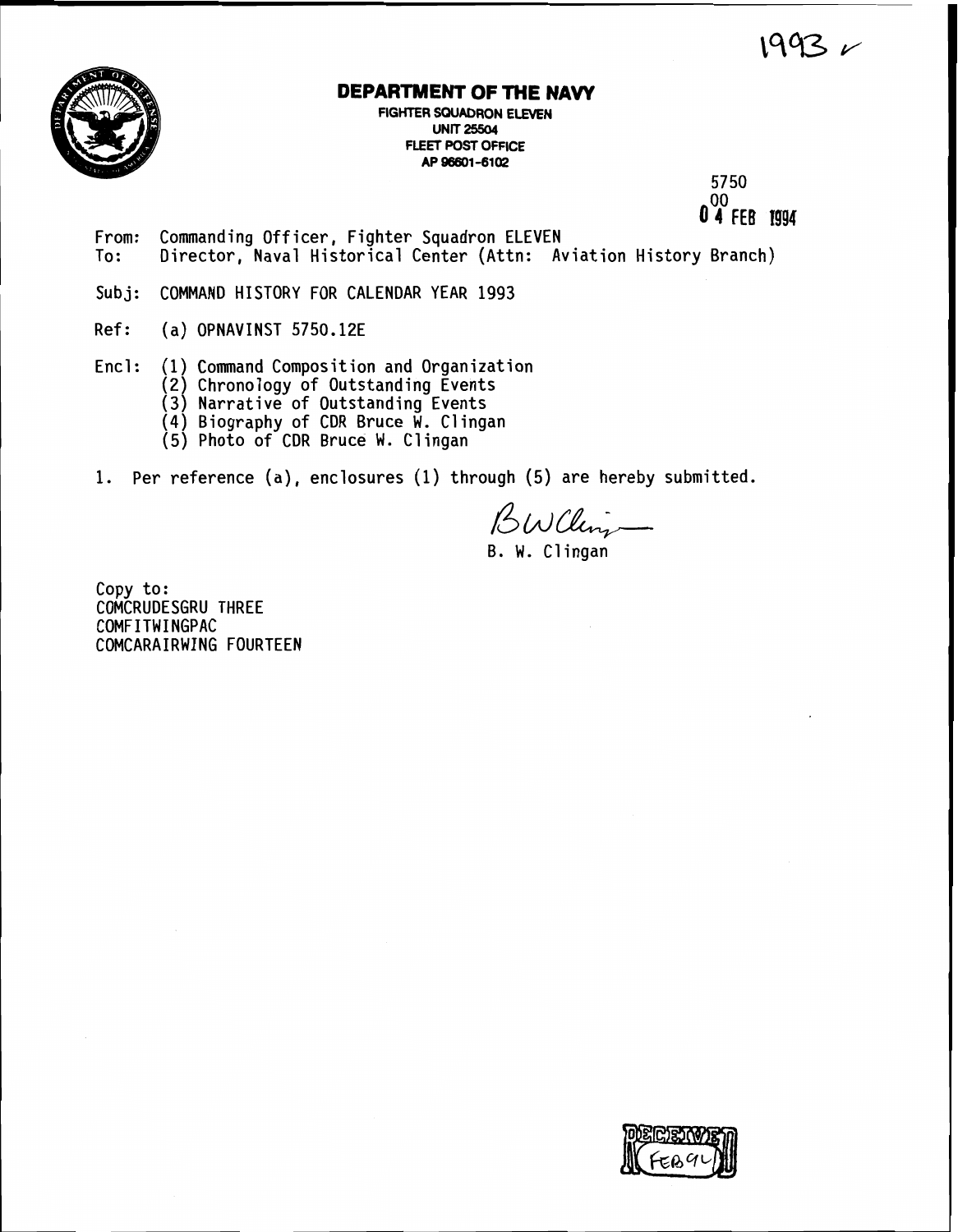### COMMAND COMPOSITION AND ORGANIZATION

COMMANDING OFFICER **(7** DEC 92 to Present) CDR Bruce W. Clingan EXECUTIVE OFFICER **(7** DEC 92 to Present) CDR Michael D. Crisp LOCATION OF COMMAND (26 FEB 92 to Present) Naval Air Station Miramar San Diego, CA 92145 ADMINISTRATIVE CONTROL ASHORE (26 FEB 92 to Present) Commander, Carrier Air Wing FOURTEEN Commander, Fighter Wing, U.S. Pacific Fleet Commander, Naval Air Force, U.S. Pacific Fleet OPERATION CONTROL AFLOAT (26 FEB 92 to Present) Commander, Carrier Air Wing FOURTEEN Commander, Cruiser Destroyer Group THREE A1 RCRAFT (26 FEB 92 to Present) F-14D SUPER TOMCAT Tail Code "NK" CARRIER ASSIGNMENTS (26 FEB 92 to Present) USS CARL VINSON (CVN-70) Homeported at Naval Air Station Alameda, California **MISSION** 

Fleet Air Superiority and Power Projection Missions include: Combat Air Patrol, Air Intercept, Maritime Air Superiority and Strike Escort.

Encl (1)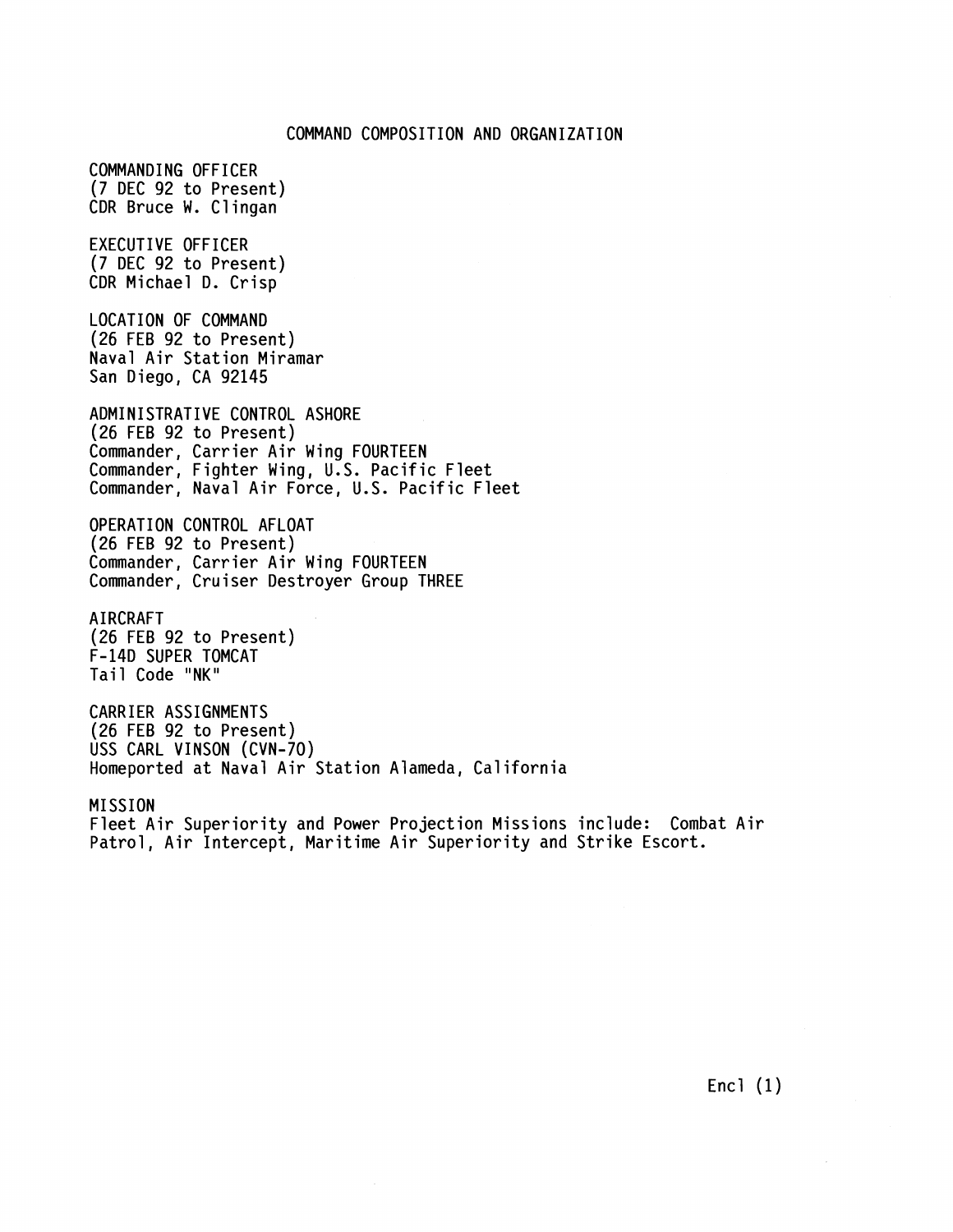# CHRONOLOGY OF OUTSTANDING EVENTS

| <b>JANUARY</b>                | Red Ripper Reunion celebrating 66 years of continuous active                                                                                                                                                                        |
|-------------------------------|-------------------------------------------------------------------------------------------------------------------------------------------------------------------------------------------------------------------------------------|
| $29 - 31$                     | service.                                                                                                                                                                                                                            |
| <b>FEBRUARY</b>               | Integrated Weapon System Review (IWSR).                                                                                                                                                                                             |
| $01-5$ Mar                    | Commission Chief Petty Officer to Ensign, U.S. Nav<br>Purchased disestablished VF-114 Aardvark's squadron bus.                                                                                                                      |
| 02                            | to Ensign, U.S. Navv.                                                                                                                                                                                                               |
| 03                            | Attended Dedication Ceremony for Aircraft Carrier Memorial Plaza,                                                                                                                                                                   |
| 17                            | San Diego Harbor.                                                                                                                                                                                                                   |
| $23 - 25$                     | Administration and Material Inspection (ADMAT).                                                                                                                                                                                     |
| <b>MARCH</b>                  | Fleet Fighter Advanced Readiness Program (FFARP), NAS Fallon,                                                                                                                                                                       |
| $26-9$ Apr                    | Nevada.                                                                                                                                                                                                                             |
| APRIL                         | Sea Trials, USS CARL VINSON (CVN-70).                                                                                                                                                                                               |
| $18 - 26$                     | Combat Systems Sea Qualification Tests (CSSQT), USS CARL VINSON                                                                                                                                                                     |
| $26-6$ May                    | $(CVN-70)$ .                                                                                                                                                                                                                        |
| <b>MAY</b>                    | Tailored Ship Availability Training I & II (TSTA), USS CARL VINSON                                                                                                                                                                  |
| $9 - 23$                      | $(CVN-70)$ .                                                                                                                                                                                                                        |
| 14                            | Red Ripper Spouse Appreciation Day.                                                                                                                                                                                                 |
| <b>JUNE</b>                   | Tailored Ship Availability Training III (TSTA), USS CARL VINSON                                                                                                                                                                     |
| $23 - 1$ Jul                  | $(CVN-70)$ .                                                                                                                                                                                                                        |
| <b>JULY</b>                   | Red Ripper all-hands squadron beach party.                                                                                                                                                                                          |
| 7 <sup>7</sup>                | High Noon Air-to-Air Gunnery Excersise, NALF El Centro,                                                                                                                                                                             |
| $11 - 16$                     | California.                                                                                                                                                                                                                         |
| $21 - 2$ Aug                  | Seattle Sea Fair, Seattle, Washington, USS CARL VINSON (CVN-70).                                                                                                                                                                    |
| <b>AUGUST</b><br>$3 - 4$      | Host first ever Radar Intercept Officer Aerial Combat Maneuvering                                                                                                                                                                   |
| $7 - 21$                      | Derby in Weapon System Trainers (WST).<br>Joint Air Defense Organization/Joint Engagement Zone Excersise                                                                                                                            |
| 8<br>$16 - 20$<br>$25-17$ Sep | (JADO/JEZ), Nellis Air Force Base, Nevada.<br>COMFITWINGPAC Maintenance Program Assist Visit.<br>Strike Fighter Advanced Readiness Program, NAS Fallon, Nevada.<br>Carrier Air Wing FOURTEEN Strike Detachment, NAS Fallon, Nevada. |
| <b>SEPTEMBER</b>              | Missile Excersise, PMTC, California. Successfully employed 3                                                                                                                                                                        |
| $\overline{7}$                | AIM-7 Sparrow and 4 AIM-9 Sidewinder missiles.                                                                                                                                                                                      |
| 17                            | Tomcat Ball, awarded MUTHA trophy.                                                                                                                                                                                                  |

Encl (2)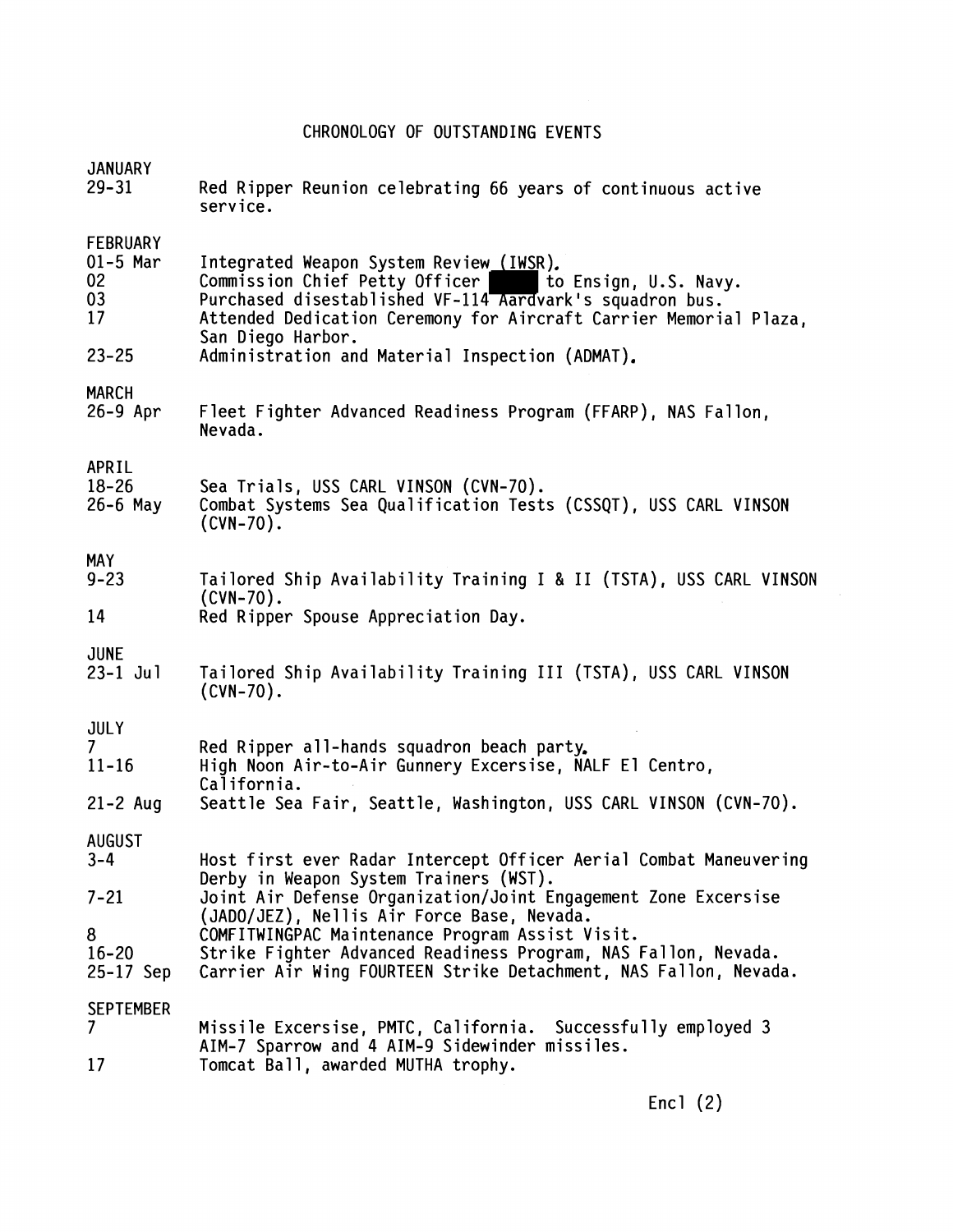27 Missile Excersise, PMTC, California. Successfully employed 4 AIM-9 Sidewinder and 1 night AIM-7 Sparrow missiles.

#### **OCTOBER**

10-15 Nov ITA/COMPTUEX at-sea period, USS CARL VINSON (CVN-70).

#### NOVEMBER

| <b>NUVEMBER</b> |                                                              |  |
|-----------------|--------------------------------------------------------------|--|
|                 | Missile Excersise, PMTC, California. Successfully employed 1 |  |
|                 | AIM-7 Sparrow and 2 AIM-9 Sidewinder missiles.               |  |
| .               |                                                              |  |

9-10 Aircraft Maintenance Evaluation.

24 Visit San Diego Naval Hospital Children's Ward.

30-12 Dec FLEETEX, USS CARL VINSON (CVN-70).

## DECEMBER

| 15        | Red Ripper all hands Christmas Party.  |
|-----------|----------------------------------------|
| $16 - 31$ | Holiday leave period.                  |
| 18        | Red Ripper Children's Christmas Party. |

28 Visit San Diego Center for Children.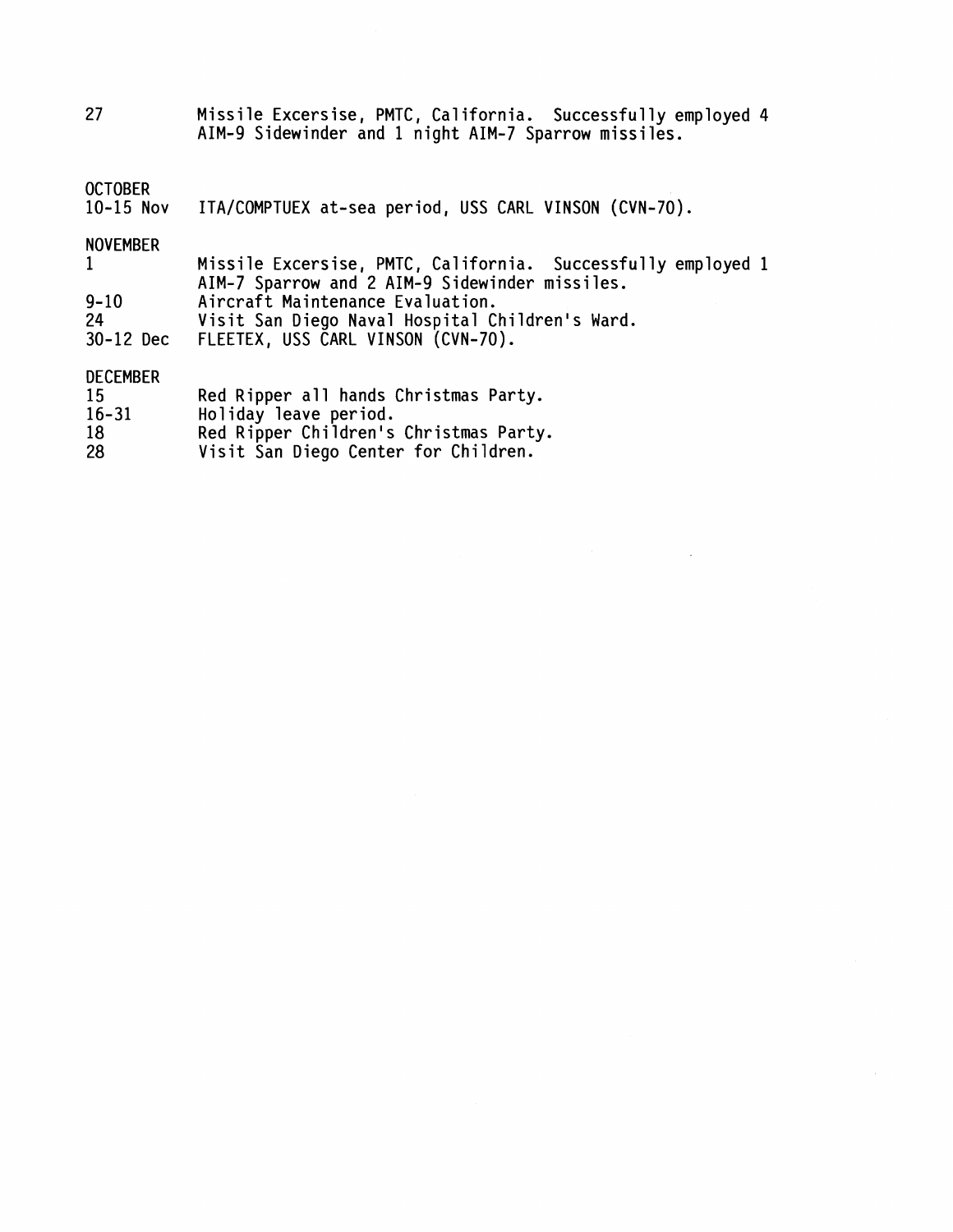The beginning of 1993 marked the completion of aircrew transition to the F-14D and the start of the turnaround cycle for WESTPAC '94. In January, upon return from a well deserved holiday leave period, the squadron held the annual Red Ripper Reunion celebrating 66 years of continuous active service. The five day event brought together former combat proven Red Ripper pilots and today's Super Tomcat aircrews.

In February, VF-11 prepared for the Administrative and Material Inspect ion. COMFITAEWWINGPAC lauded the Red Rippers as having the best spaces at Miramar. During the personnel inspection, COMFITAEWWINGPAC, RADM Parcells, stated: "on a scale of 1-10, the Rippers are a 10 and the nearest squadron a 6."

A year full of detachments began with Fleet Fighter Advanced Readiness Program (FFARP) at NAS Fallon, Nevada in the month of March. The squadron focused on refining their new combat tactics to best exploit the outstanding capabilities inherent to the weapon systems of the  $F-14D$ .

With USS CARL VINSON (CVN-70) out of the yards in April, VF-11 set their sights on carrier qualification and initial workups with Carrier Air Wing FOURTEEN and COMCRUDESGRU THREE. Combat Systems Sea Qualifications Tests (CSSQT) saw the Rippers test many systems on board the aircraft and ship, while continuing to hone their landing skills.

Tailored Ship Availability Training I, I1 and I11 on board CVN-70 encompassed most of May and June with the focus being flight deck readiness training and melding the efforts of the Air Wing and aircraft carrier.

After four at-sea periods spaced closely together, VF-11 invited families and friends for a beach party on Coronado Bay, basking in the July sun at the beach on NAS North Island.

July, August and September was an aggressive time period for VF-11 as they participated in five detachments - three simultaneously. On 11 July, the squadron packed up for NALF El Centro, California for the High Noon Air-to-Air Gunnery Competition, evaluating and exploiting the new gunsight in the F-14D and shooting an impressive average of 17 percent bullets on target.

Returning to Miramar on 16 July, VF-11 prepared a small detachment to fly aboard CVN-70 for Seattle Sea Fair. The ship sailed north to dock in downtown Seattle, providing the public an up-close look at America's most modern Carrier Air Wing.

In August, VF-11 participated in the Joint Air Defense/Joint Engagement Zone Excersise at NAS Fallon, Nevada, assisting the Department of Defense in evaluating the JEZ principle with all services. Concurrent with this detachment, a small contingent of personnel and aircraft were invited to participate with the Air Wing's F/A-18 Hornets in their Strike Fighter Advanced Readiness Program at NAS Fallon, Nevada.

VF-11 returned almost immediately to Fallon, in September, for the Carrier Air Wing FOURTEEN Strike Detachment where outstanding performance was observed throughout the Air Wing by Strike University. The Air Wing was categorized as the best in the last 22 evaluated by Strike **U.,** and the Rippers were largely responsible for achieving the highest fighter/bogey kill ratio ever achieved. Concurrent with this detachment, VF-11 conducted the second and third fleet firing of AIM-7 and AIM-9 air-to-air missiles from the F-14D.

Returning to Miramar on 17 September, the annual Tomcat Ball took center stage with the Rippers participating in the West Coast event for only the

Encl (3)